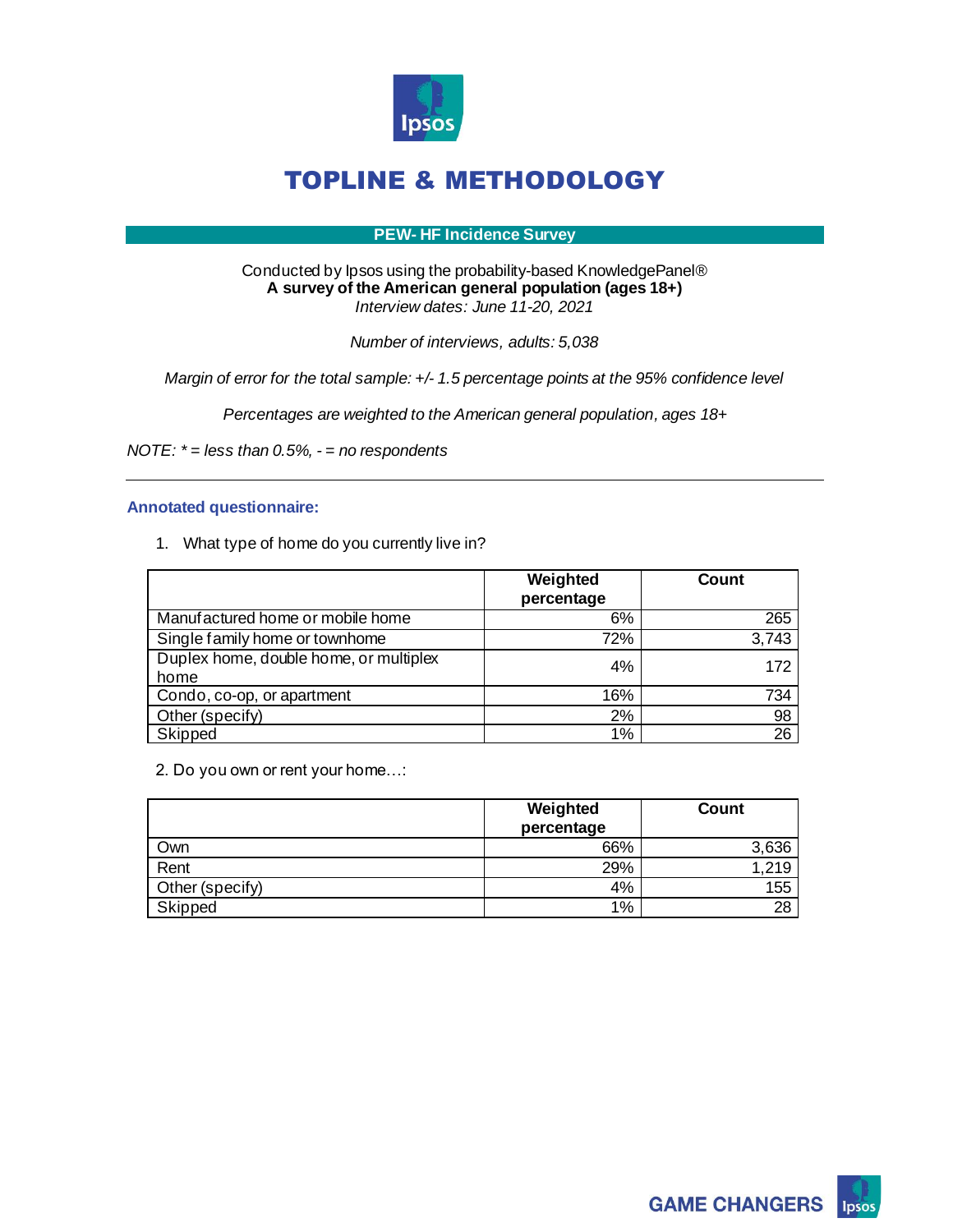

3. Which of the following best describes how you are currently paying for your home?

|                                                            | Weighted<br>percentage | Count |
|------------------------------------------------------------|------------------------|-------|
| I pay rent to a landlord or roommate                       | 25%                    | 1,095 |
| I live rent free or work for my board                      | 3%                     | 119   |
| Mortgage                                                   | 42%                    | 2,232 |
| I or someone in my household own the house<br>with no debt | 21%                    | 1,230 |
| Home-only loan, personal property loan, or<br>chattel loan | $\star$                |       |
| Seller-financing agreement                                 | 1%                     | 19    |
| Contract-for-deed or land contract                         | 1%                     | 25    |
| Rent-to-own or lease-purchase agreement                    | 1%                     | 37    |
| Other                                                      | 5%                     | 238   |
| Skipped                                                    | 1%                     | 39    |

4. **[Asked if 1 = "Manufactured home or mobile home" and if 3 was not skipped]** You said you have a **[insert option selected in 3].** Is that loan or arrangement for ...

| Base: Live in a manufactured home or<br>mobile home | Weighted<br>percentage | Count |
|-----------------------------------------------------|------------------------|-------|
| Just your home                                      | 44%                    | 117   |
| Both your home and land it is on                    | 53%                    | 137   |
| Skipped                                             | 3%                     |       |

5. Have you EVER used any of the following loans or arrangements to pay for a home NOT including your current loan (if you have one)?

| <b>Mortgage</b> | Weighted   | Count      |
|-----------------|------------|------------|
|                 | percentage |            |
| Yes             | 50%        | - Q1<br>ົ  |
| No              | 49%        | 090        |
| Skipped         | 1%         | -27<br>، ب |

| Seller-financing | Weighted<br>percentage | Count |
|------------------|------------------------|-------|
| Yes              | 3%                     | 85    |
| No               | 95%                    |       |
| Skipped          | 2%                     |       |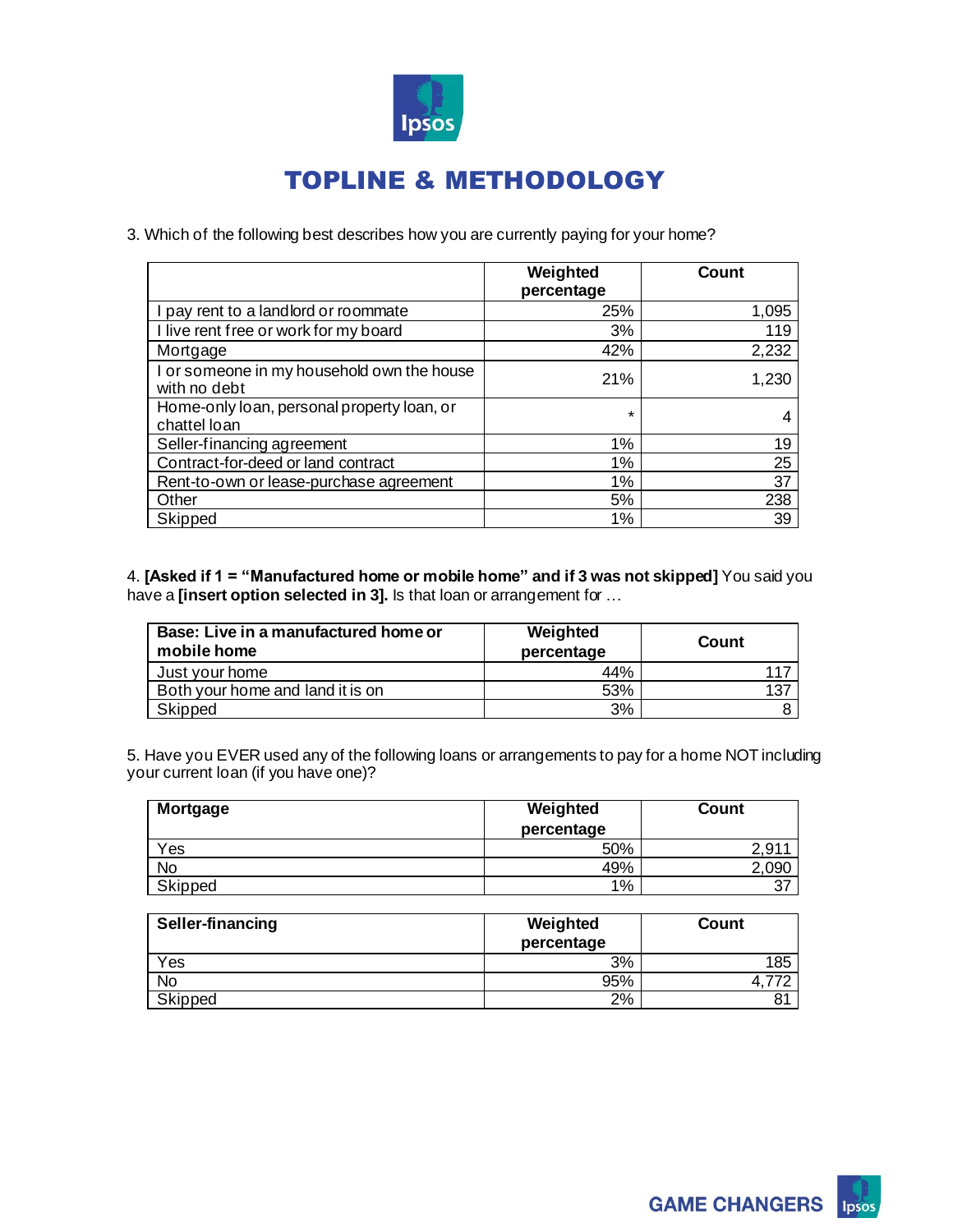

| Contract-for-deed or land contract | Weighted<br>percentage | Count |
|------------------------------------|------------------------|-------|
| Yes                                | 3%                     | 149   |
| No                                 | 96%                    |       |
| Skipped                            | 2%                     | 89    |

| Rent-to-own or lease-purchase agreement | Weighted<br>percentage | Count |
|-----------------------------------------|------------------------|-------|
| Yes                                     | 3%                     | 154   |
| No                                      | 95%                    | 4.793 |
| Skipped                                 | 2%                     | 91    |

| Home-only loan, personal property loan, or<br>chattel loan on a manufactured home or<br>mobile home | Weighted<br>percentage | Count |
|-----------------------------------------------------------------------------------------------------|------------------------|-------|
| Yes                                                                                                 | 5%                     | 276   |
| <b>No</b>                                                                                           | 94%                    |       |
| Skipped                                                                                             | 2%                     | 85    |

| Loan for a manufactured or mobile home<br>that includes the home but does NOT<br>include land | Weighted<br>percentage | Count |
|-----------------------------------------------------------------------------------------------|------------------------|-------|
| Yes                                                                                           | 4%                     | 193   |
| No                                                                                            | 95%                    | 159   |
| Skipped                                                                                       | 2%                     | 86    |

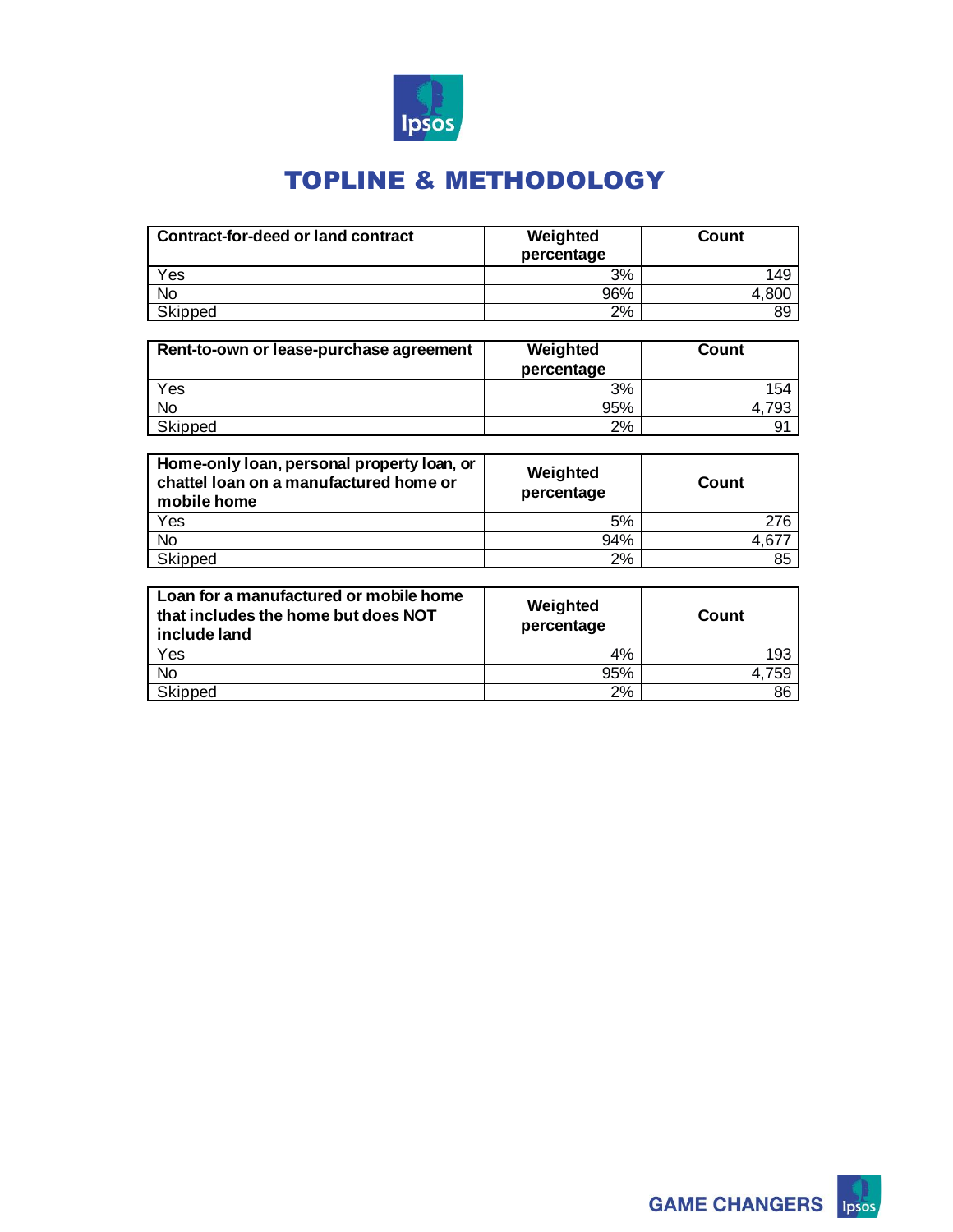

### **About the study**

The survey was conducted using KnowledgePanel. Our recruitment process employs a scientifically developed, addressed-based sampling methodology using the latest Delivery Sequence File of the U.S. Postal Service—a database with full coverage of all delivery points in the U.S. Households invited to join the panel are randomly selected from all available households in the U.S. Persons in the sampled households are invited to join and participate in the panel. Those selected who do not already have internet access are provided a tablet and internet connection at no cost to the panel member. Those who join the panel and who are selected to participate in a survey are sent a unique password-protected login used to complete surveys online. As a result of our recruitment and sampling methodologies, samples from KnowledgePanel cover all households regardless of their phone or internet status, and findings can be reported with a margin of sampling error and projected to the general population.

The survey was conducted in both English and Spanish. The data was weighted to adjust for gender by age, race/ethnicity, education, census region, metropolitan status, household income, home ownership, and Hispanic origin. The demographic benchmarks were obtained from the U.S. Census Bureau's 2019 American Community Survey (ACS), except for metropolitan status, which is not available from the 1-year ACS data and was obtained from the 2020 March Supplement of the Current Population Survey. The geodemographic benchmarks used to weight the active panel members for computation of size measures include:

- Gender (male/female)
- Age (18–29, 30–44, 45–59, and  $60+$ )
- Race/Hispanic ethnicity (White/non-Hispanic, Black/non-Hispanic, other/non-Hispanic, 2+ races/non-Hispanic, Hispanic)
- Education (less than high school, high school, some college, bachelor's degree and beyond)
- Census region (Northeast, Midwest, South, West)
- Household income (under \$10K, \$10K to <\$25k, \$25K to <\$50K, \$50K to <\$75K, \$75K to <\$100K, \$100K to <\$150K, and \$150K+)
- Home ownership status (own, rent/other)
- Metropolitan area (yes, no)
- Hispanic origin (Mexican, Puerto Rican, Cuban, other, non-Hispanic)

### **Post-stratification weights**

Once all the survey data had been collected and processed, design weights were adjusted to account for any differential nonresponse that may have occurred. Depending on the specific target population for a given study, geodemographic distributions for the corresponding population are obtained from the ACS, or in certain instances from the weighted KnowledgePanel profile data. For this purpose, an iterative proportional fitting (raking) procedure is used to produce the final weights. In the final step, calculated weights are examined to identify and, if necessary, trim outliers at the extreme upper and lower tails of the weight distribution. The resulting weights are then scaled to aggregate to the total sample size of all eligible respondents.

The following benchmark distributions were used for the raking adjustment of the design weights for respondents who completed this 5K omnibus survey:

- Gender (male/female) by age (18–29, 30–44, 45–59, and 60+)
- Race/Hispanic ethnicity (White/non-Hispanic, Black/non-Hispanic, other or 2+ races/non-Hispanic, Hispanic)